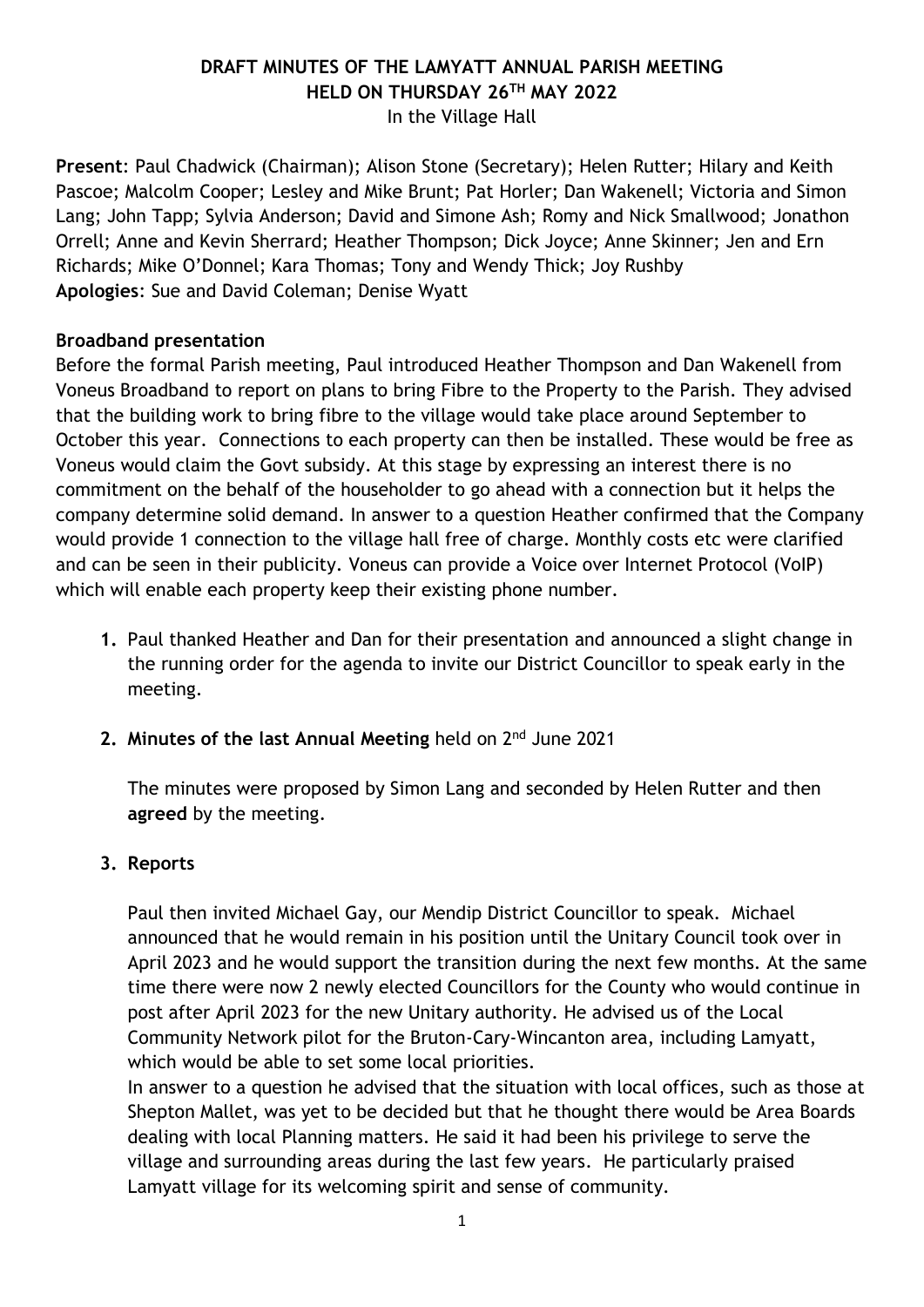Paul thanked Michael for being such a great representative for the village and especially thanked him for the District Council's help in securing a £2000 grant for the photovoltaics and battery for the Village Hall. Paul noted that both Michael and the outgoing County Councillor Nigel Hewitt-Cooper, who stood down at the last election, had assisted the Parish over the years on various issues.

Paul also noted that Wyke Farms would be contributing some £340, and the Village Hall Committee the balance, for the village hall system which is due to be switched on soon, and will generate & store electricity so as to reduce the Village Hall's electricity bill.

- a) Simone Ash gave a report from the Village Hall Committee see report posted separately.
- b) Jen Richards gave a report from the Parochial Church Council see report posted separately.
- c) Paul Chadwick gave a report for the Welch Alms House Charity see report posted separately.

## **4. Highways**

a) **Traffic** – A proposal from last year's Parish meeting to explore obtaining discretionary blue Highway signs to deter HGVs from driving through the village is to be actioned. SCC Highways have agreed to install the signs at no cost to the Parish during this year. The signs will be located at either end of the village. It was made clear that the signs are not aimed at local traffic needing to access the village but to deter lorries using sat navs and taking shortcuts. If villagers feel certain vehicles/contractors are driving discourteously then they should make a note of the vehicles and if need be they can report them either to the companies directly or to the Police.

It was noted that traffic had significantly increased just recently due to the various local road closures. It was felt that the village should have received notice of this as it has had a lot of impact.

b) **Potholes and drainage** – A number of villagers had made notifications of potholes to the council and these had subsequently been actioned. Paul pointed out the importance of taking a photograph to send to the council when reporting them.

The County Council have sent a report further to their survey on flooding risks to try and avoid a repeat of the 1998 flooding. Paul can share this if people wish to read it. Essentially, those with properties adjacent to the main culvert need to install mesh baffling to prevent debris flowing down and those with a culvert underneath their properties need to ensure that it is kept clear. Additionally, the local landowners should make sure there is no fast run off from the surrounding hills and in answer to a question it was clarified by Dick Joyce that they have agreed not to plant maize but to keep the ground for grazing and this agreement was made in conjunction with Natural England.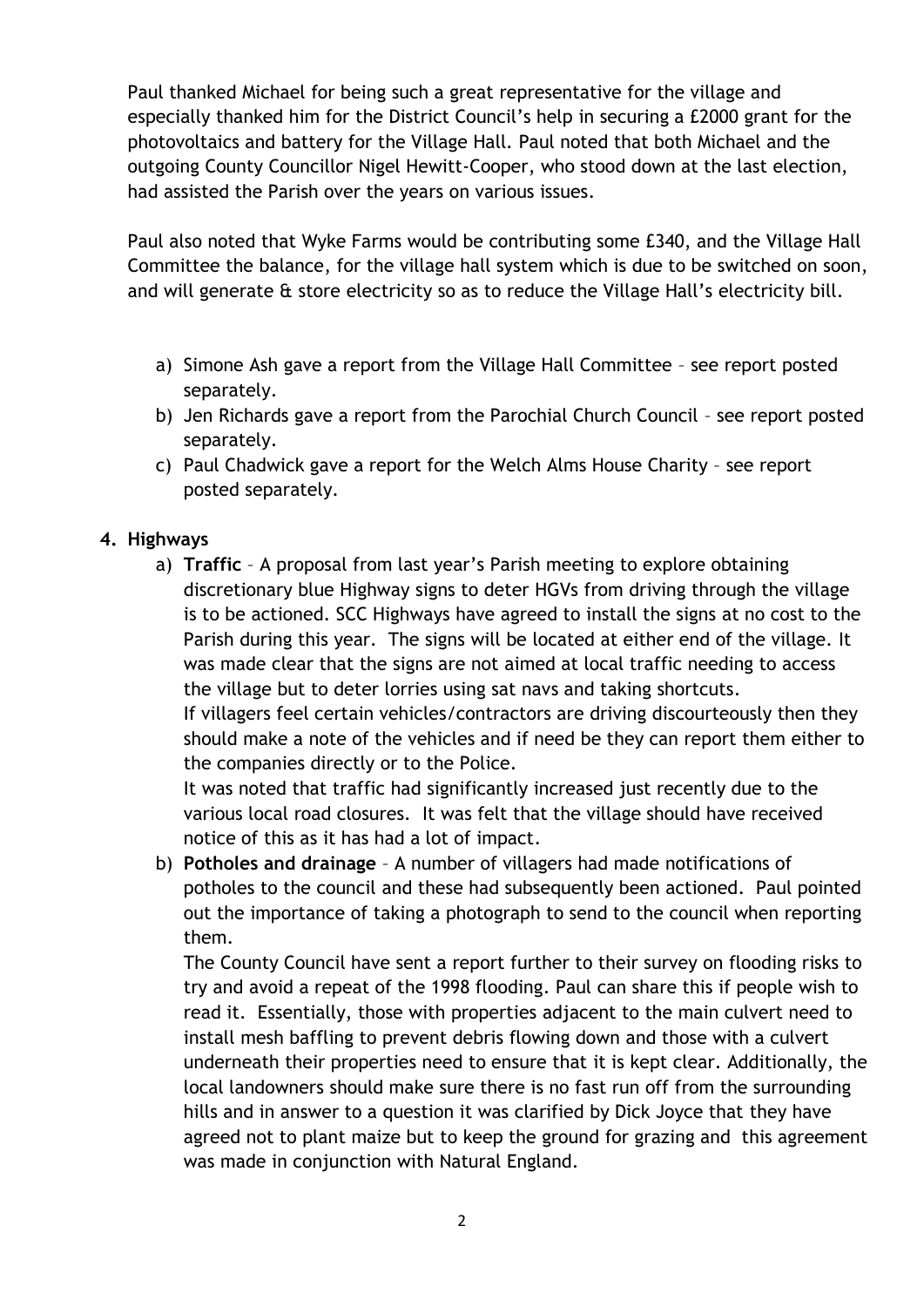The County Floods team may follow the report up with a meeting of those that might be directly affected so that all could understand their rights & responsibilities and what the County can do to assist.

c) **Footpaths and Bridleways** – Paul thanked those who looked after the footpaths & bridleways adjacent to their properties on a voluntary basis; and especially thanked Simon Lang who monitors the footpaths on the Evercreech side of the village, whilst Paul monitors those on the other side of the main village road. Any problems with stiles/gates/bridges etc should be reported directly to the County.

Paul then moved on to describe the issue of footpath 13/9. This footpath was in existence, but incorrectly mapped onto the 'Definitive Map' in 1951 by the County Council. It is no longer accessible, though over the years there will have been walkers trying to walk it as it appears on the OS Maps. The 1951 mapping showed it crossing a pond and going through the garden of No1 Almshouse. In fact in the late 1960s, the land where the actual footpath was, to the other side of No2 Almshouse, was sold and a bungalow was built.

In the years after, a few people tried to walk up the bungalow driveway and this was recorded in previous Parish Meeting minutes when the issue was raised by the resident in the late 1960's. It was raised again further in the 1970's and the Parish Minutes record that it was thought that the path was adjacent to the boundary of the bungalow and No2 Almshouse. Seemingly no action was taken either by the County Council or Parish Meeting at those points to get a solution to the situation.

Paul thanked those residents who had raised the issue of the blocked footpath again in the last few years seeking a resolution, and also thanked the main land owners David & Simone Ash, Jen & Ern Richards, and the help of the Mendip Ramblers, Les Stather, and the County Council officers for reviewing the situation. In conclusion Paul felt that the opportunity for the Parish to have pointed out to the County Council the incorrect mapping, had obviously passed some decades ago, and as the bungalow was now built there was no prospect of the original line being available.

The meeting generally agreed with this analysis, and although it was pointed out that the loss of any footpath was a shame it was also made clear that this was not thought to be setting a precedent due to the unusual circumstances of the incorrect mapping.

The meeting would therefore not object to David  $\alpha$  Simone seeking to formally extinguish the footpath and also recommended that on doing so they should place good signage to divert walkers who might still use the current OS map. Once extinguished then it would no longer appear on any updated versions of the OS map.

In further discussion, there was a request that if people felt there were other walking routes around the village that were not properly recorded or had been missed from the 1951 Map for them to log them on the Ramblers website. All were asked to be respectful of any permissive footpaths which were used.